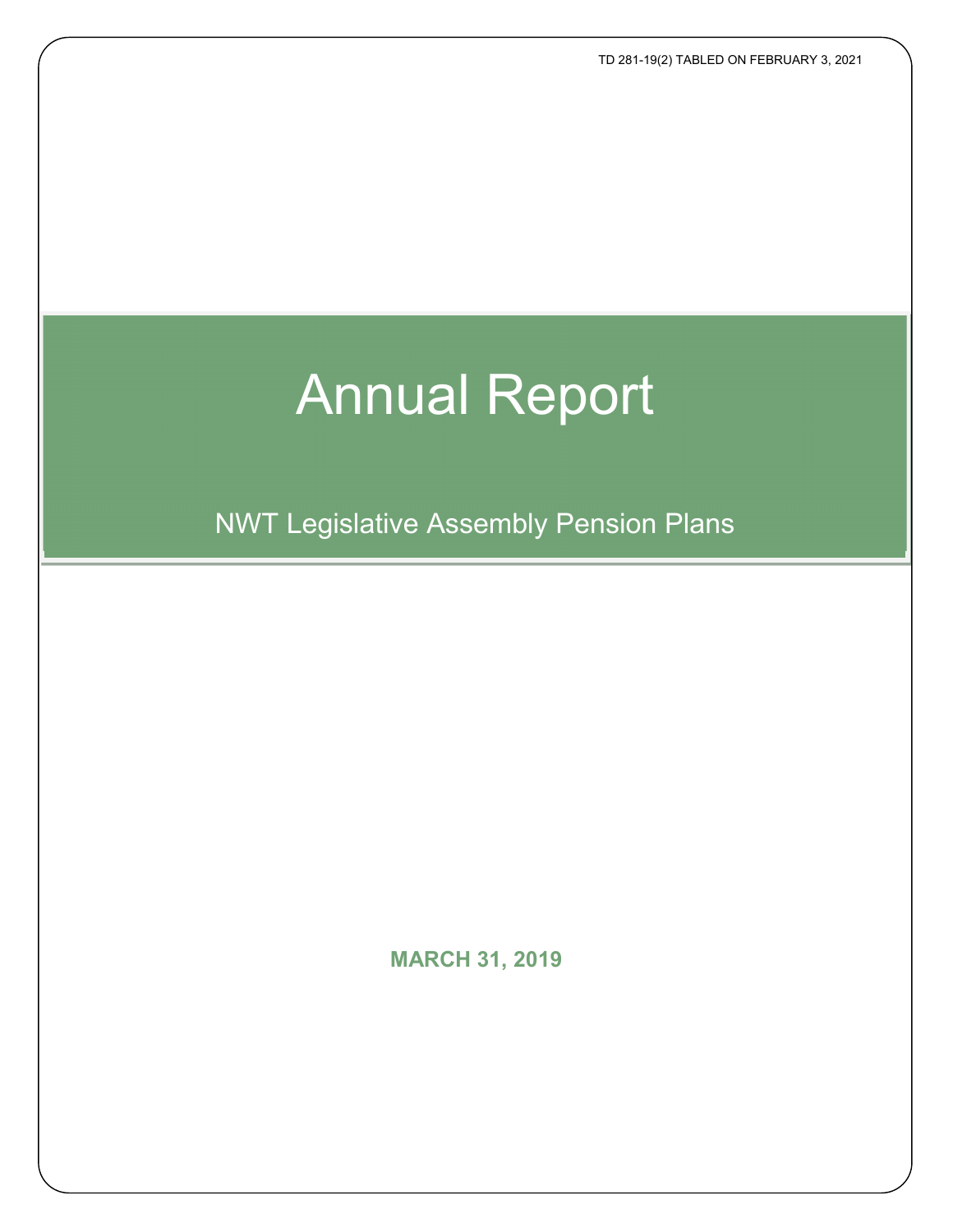# **Annual Report**

NWT Legislative Assembly Pension Plans

# **Message from the Speaker**

On behalf of the Board of Management, I am pleased to provide the annual report on the operations of the Legislative Assembly Retiring Allowances Act (RAA) and the Supplementary Retiring Allowances Act (SRAA) for the year ended March 31, 2019.

Over the twelve-month period to March 31, 2019 the assets of the RAA and SRAA both earned a return of 6.1%, underperforming the benchmark by 0.4%. The market value of the combined assets is approximately \$59.8 million which supports the projected payment of promised benefits and leaves a surplus of \$3.5 million. In accordance with the funding policy, the Assembly commenced making contributions to the plans after a contribution holiday of over 20 years.

The Board of Management has a fiduciary responsibility for ensuring that investments in the RAA and the SRAA are made on a prudent basis and in accordance with the needs of its membership. The Board is also responsible for all administrative matters related to the provision of benefits under the plans. These responsibilities are met through regular meetings of the Board and are delegated through external advisors and staff of the Legislative Assembly. This past year the Board of the 18<sup>th</sup> Legislative Assembly met four times to discuss pension related matters. Specifically, the Board undertook the following activities:

- Received a presentation on legislative, policy and case law updates from Aon;
- Reviewed the performance of the actuaries, investment consultant, investment managers, external auditor and fund custodian;
- Reviewed the funding policy and approved an employer contribution for 2019-2020;
- Reviewed the statement of investment policies and procedures and approved proposed administrative and housekeeping amendments; and
- Undertook a competitive process to seek qualified proponents for actuarial, administration and pension consulting services starting January 1, 2019, and renewed the current contract with Aon.
- Addressed a request from a former Member seeking to have their pension payments adjusted.

I would like to thank the other members of the Board of Management for their continued diligence in the administration of your pension plans and we will continue to meet regularly to ensure our fiduciary obligations are fulfilled.

Respectfully,

Jackson Lafferty Speaker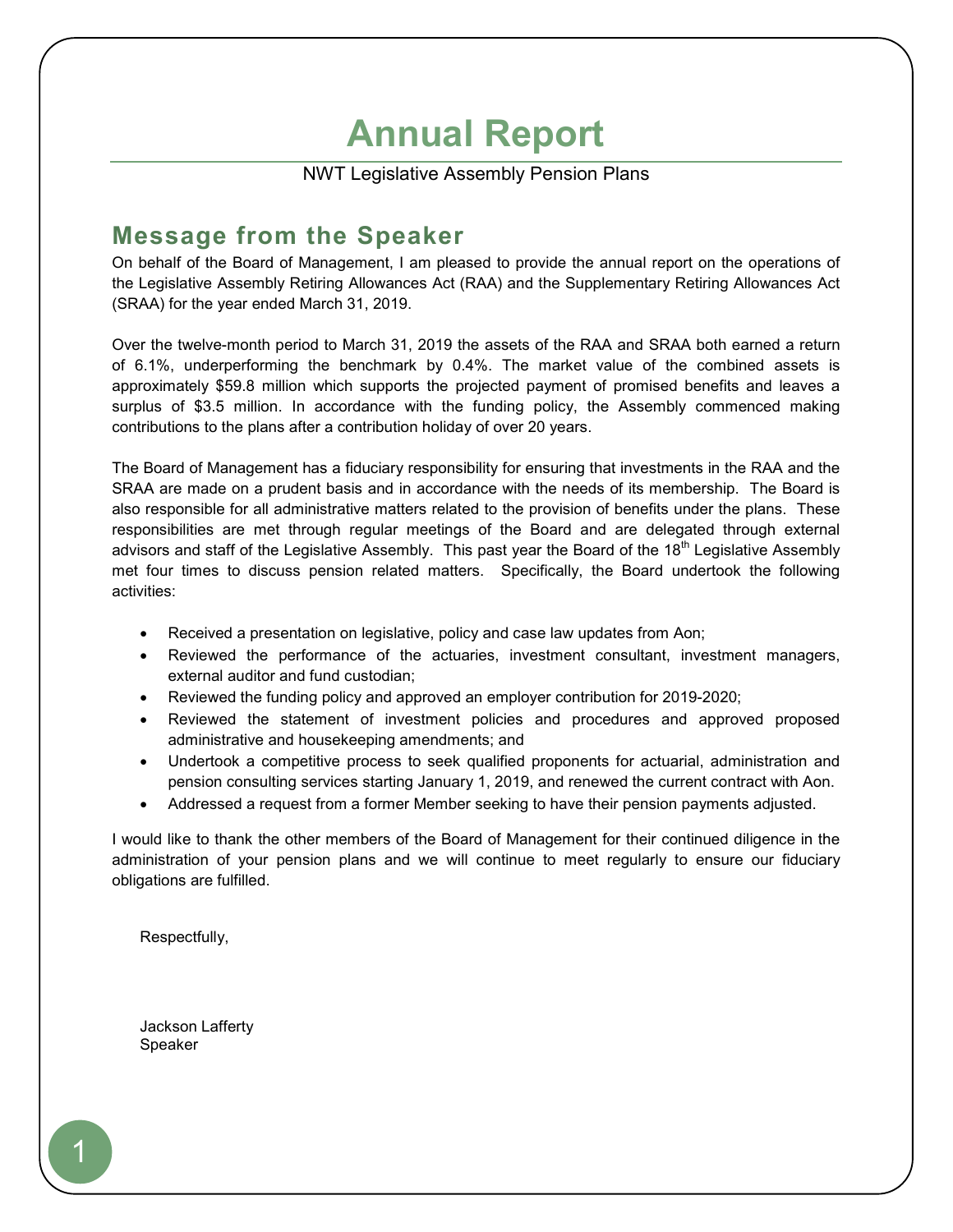# **Governance**

Pursuant to section 4(4) of the *Legislative Assembly Retiring Allowances Act (RAA)* and section 2.1(1) of the *Supplementary Retiring Allowances* Act (*SRAA*), the Board of Management is responsible for the administration of the Northwest Territories MLA Pension Plans. The Board of Management is empowered by the Acts to engage any persons that it considers necessary to carry out the provisions of the Plans, and to engage professionals as it requires for advice and assistance.

# **Board of Management of the 18th Assembly**

Hon. Jackson Lafferty **Chair** Frederick Blake Jr. Hon. Robert C. McLeod Hon. Wally Schumann Cory Vanthuyne

# **Advisors**

**Former Speaker and Member** Paul Delory

**Actuaries** Aon

**Auditors** Ashton Chartered Accountants

**Custodian** CIBC Mellon Global Services

**Investment Manager** MFS MacLean Budden Connor, Clark & Lunn

# **Plan Description**

The RAA is the basic MLA tax registered pension plan in which all Members must participate. The SRAA is a supplementary pension plan that provides the remaining plan benefits that exceed the benefit levels permitted under the income tax rules. Participation in the SRAA is optional. Plan benefit provisions are dependent on the Member's best average salary and years of credited service with the Legislative Assembly. Members contribute 6.5% of earnings to the RAA and Members who choose to opt into the SRAA contribute an additional 2.5%.

The assets under the RAA are held in a trust and can only be used to pay benefits and expenses of the plan while the assets under the SRAA are part of the Government's Consolidated Revenue Fund and could be used at any time for any other purpose.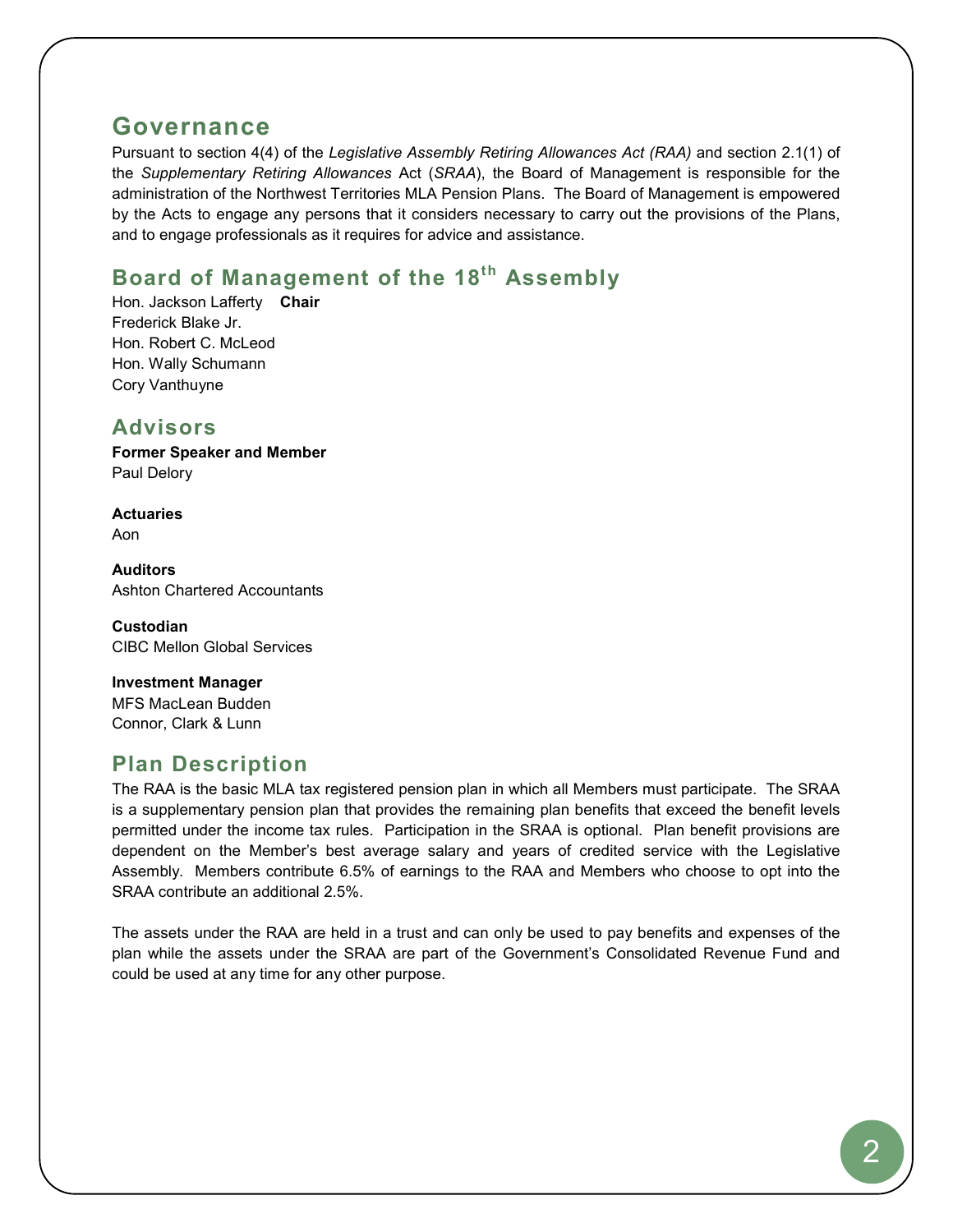# **Board of Management Activity Administrative Activities**

The Board of Management oversees all administrative and business processes associated with the management of the Plans in order to ensure they are managed in accordance with the governance manual, the provisions of the RAA and the SRAA and the applicable provisions of the income tax legislation*.* Each year, the Board works to ensure prudent stewardship of assets and liabilities. The Appendix contains a Plan Activity Chart which details the activities of the Board from April 1, 2018 to March 31, 2019.

The annual pension meeting of the Board took place in November 2018 and included meetings with both investment managers as well as the actuary and investment consultant. In the previous pension meeting, the Board adopted a funding policy, which defines the Assembly's funding objectives and how to appropriately balance the interests of the stakeholders. As per the recommended strategy outlined in this policy, the Board commenced contributions to the Plans in the 2018-2019 year.

# **Administration Report**

Section 21 of the RAA and section 11.1 of the SRAA require that a report on the administration of the Acts be presented to the Assembly each fiscal year. The report summarizes the current active membership, inactive members and plan assets. The March 31, 2018 report is scheduled to be tabled during the December 2019 session and will be available on the Legislative Assembly website under Tabled Documents.

On March 31, 2019 there were forty-five (45) prior members or survivors of prior members receiving monthly pensions from the RAA and forty (49) from the SRAA. Membership information at March 31, 2019 is outlined in Table 1: Summary of Membership Information.

|                             | <b>RAA</b> | <b>SRAA</b> |
|-----------------------------|------------|-------------|
| Active                      | 19         | 19          |
| Deferred Non-Vested Members | 13         |             |
| Deferred Vested Pensioners  | 3          |             |
| Pensioners                  | 45         |             |

#### **Table 1: Summary of Membership Information**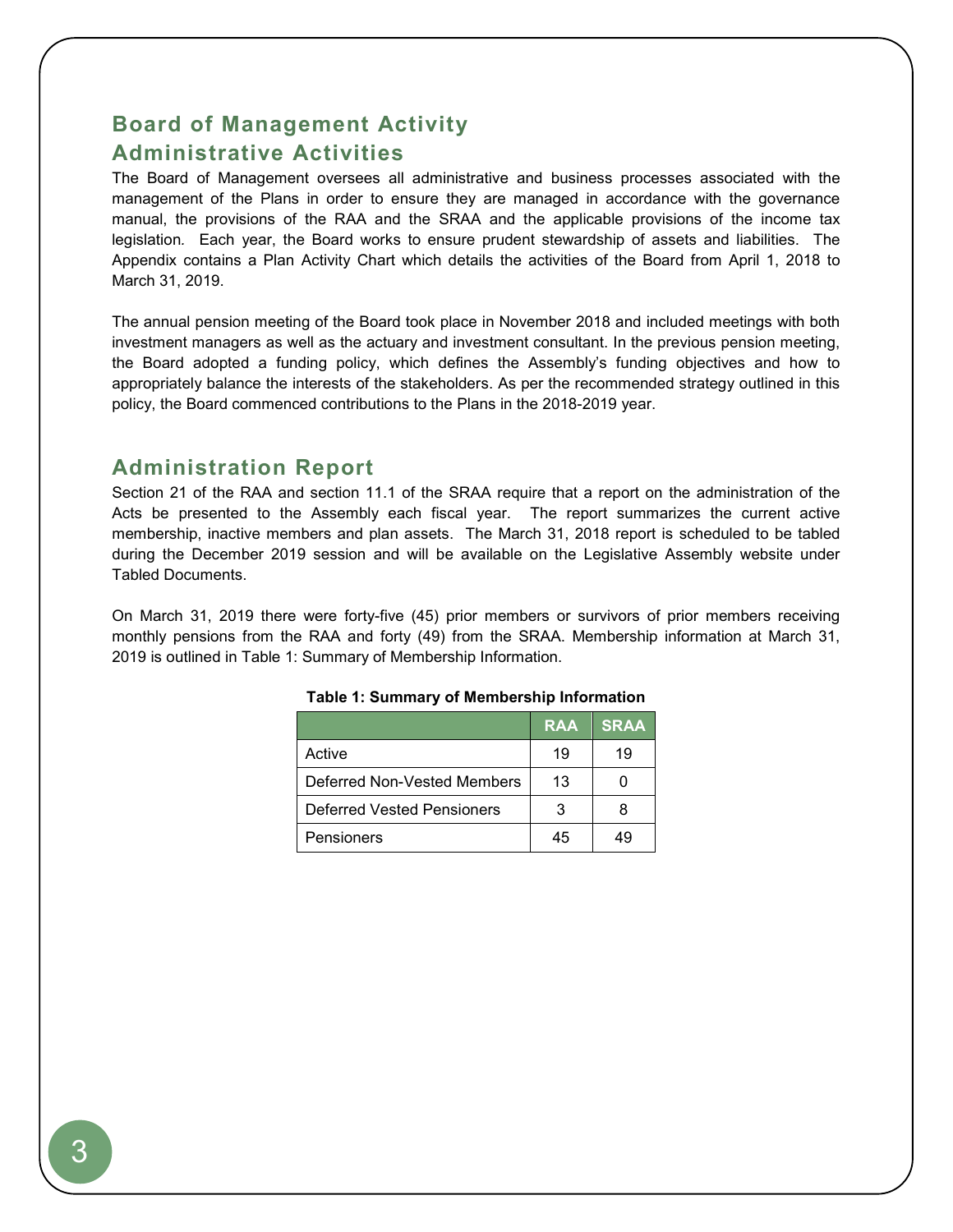On January 1 of each year, pensions are increased to reflect changes in the cost of living as measured by the average Consumer Price Index to September 30 of the previous year. The January 1, 2019 increase was 2.21%. The chart below provides a history of cost-of-living increases that have been applied to pension payments.



% COLA to Pension Payments 2002 - 2019

## **Investment Management.**

The Board employs two investment management firms to invest the assets of the RAA and the SRAA. Each firm invests roughly half of the assets of the RAA and half of the assets of the SRAA in a number of asset classes that include Canadian, US and International equities as well as fixed income assets (e.g. bonds) to provide diversification. The two firms employ different investment styles which provide additional diversification to the pension assets so that when the assets invested by one firm are not performing very well, the assets invested by the other firm will hopefully perform better.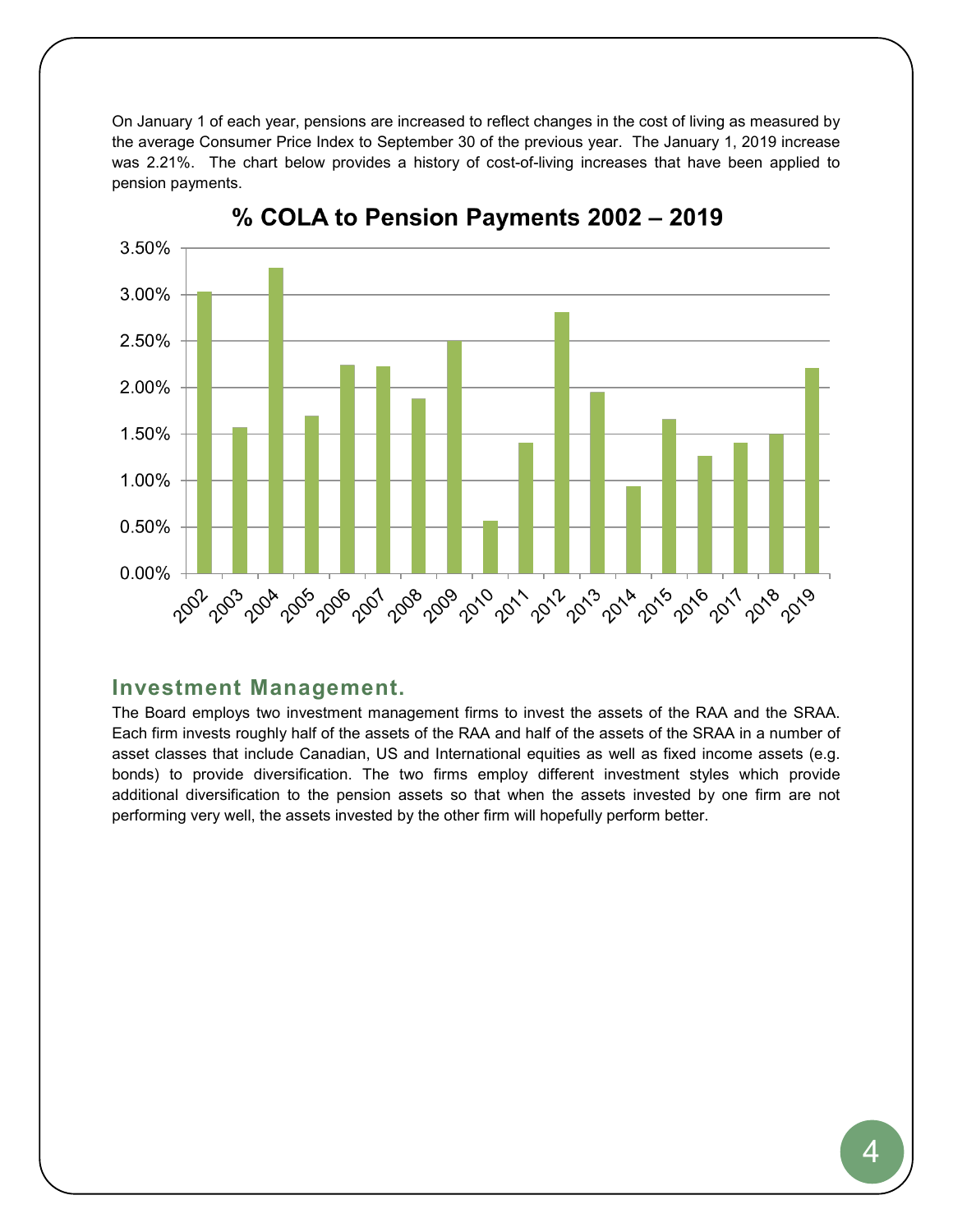

## **Investment Performance**

The RAA return for the year ending March 31, 2019 was 6.1%, which was less than the policy benchmark return of 6.5%. Canadian and Global Equities, and MFS's Universe Bonds under-performed their respective benchmarks, while the Emerging Market Equities, CC&L's Universe Bonds and Long Bonds, MFS's Long Bonds, and Real Return Bonds outperformed or met their respective benchmarks over the past year. For the four-year period ending March 31, 2019, the RAA had an annualized return of 4.7% which fell below the benchmark return of 4.8% by 0.1%.

| Return on Investments % 2019 |     | 2018 |
|------------------------------|-----|------|
| <b>Annual Return</b>         | 6.1 | 5.4  |
| Annual Benchmark             | 6.5 | 5.5  |
| Four Year Annualized Return  | 47  | 7.3  |
| Four Year Benchmark          | 4 R |      |

The SRAA return for the year ending March 31, 2019 was 6.1%, which was less than the policy benchmark return of 6.5%. The respective asset classes performed similarly to the RAA. For the four-year period ending March 31, 2019, the SRAA had an annualized return of 4.8% which fell below the benchmark return of 5.0% by 0.2%.

| Return on Investments %            | 2019 | 2018 |
|------------------------------------|------|------|
| <b>Annual Return</b>               | 61   | 4.9  |
| Annual Benchmark                   | 6.5  | 5.5  |
| <b>Four Year Annualized Return</b> | 4.8  | 75   |
| Four Year Benchmark                | 5 N  | 73   |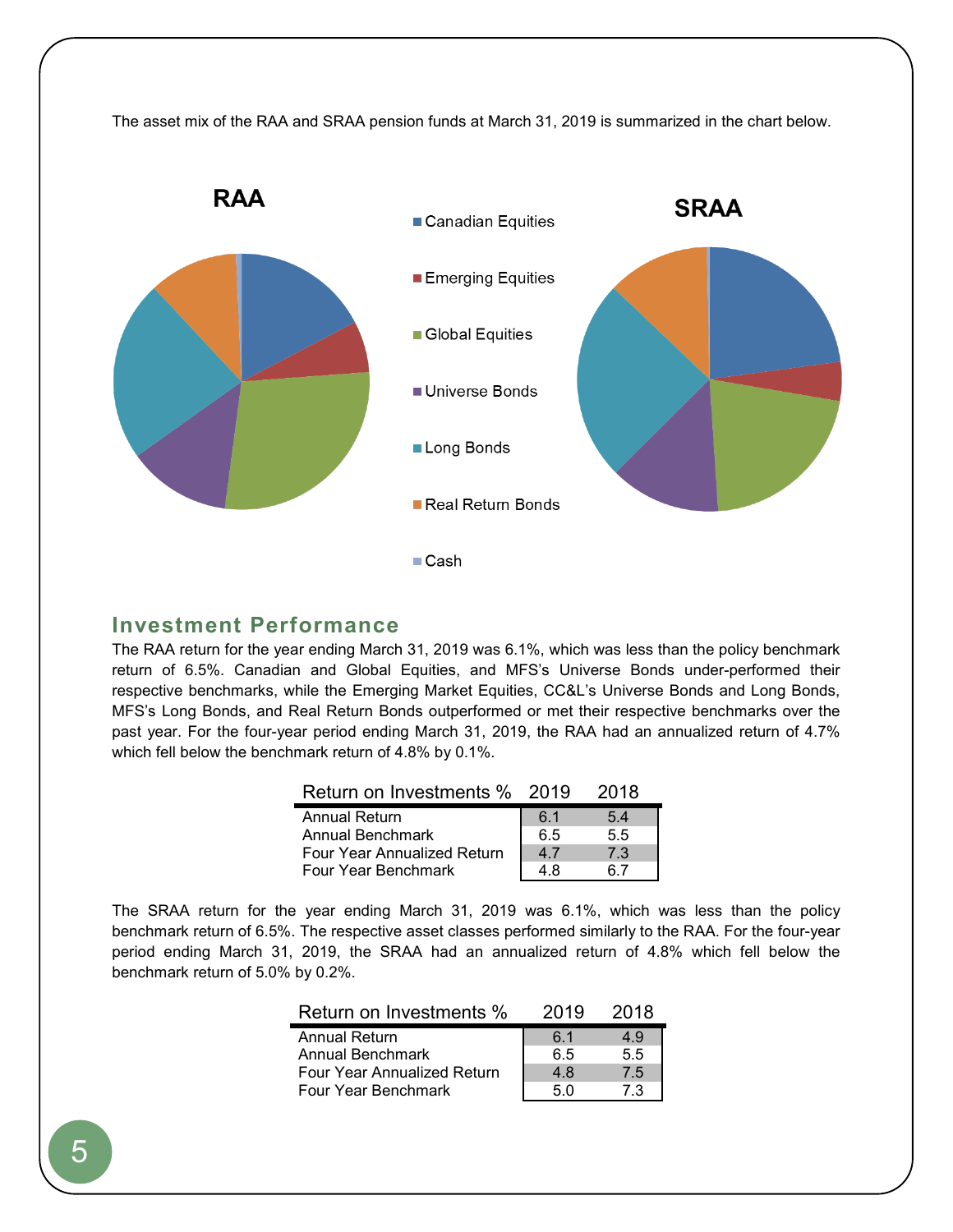# **Financial Highlights**

In this fiscal year, there were no membership changes. The payment of pension benefits was relatively steady throughout the year. Investment income and Member and Assembly contributions exceeded the pension payments and expenses paid out of the plan, resulting in an increase in the overall fund values. A summary of the change in market value of assets over the past year is summarized in the table below.

|                              | <b>RAA</b>   | <b>SRAA</b>  |
|------------------------------|--------------|--------------|
| Market value at Mar 31, 2018 | \$23,967,666 | \$33,511,344 |
| Member contributions         | 215,514      | 0            |
| Assembly contributions       | 550,000      | 710,000      |
| Investment income            | 1,441,147    | 2,007,029    |
| Pension payments             | (991, 288)   | (1,281,015)  |
| Lump sum payments            | $\Omega$     |              |
| <b>Expenses</b>              | (165, 689)   | (204, 593)   |
| Market value at Mar 31, 2019 | \$25,017,350 | \$34,742,765 |

# **Funded Status**

Aon, an independent actuary, determines the Plans' funded status by comparing the actuarial value of invested assets to the present value of all pension benefits that members have earned and are expected to earn in the future.

Following each election, a full actuarial funding valuation is performed for each plan and formal reports are produced by the actuaries. The RAA report is filed with the Canada Revenue Agency, who approves the range of contributions that may be deposited into the plan fund until the next formal actuarial funding valuation is filed.

The April 1, 2016 actuarial funding valuations confirmed that both plans continue to be fully funded. The RAA had a surplus of \$1.4 million with plan liabilities totaling \$20.8 million. The SRAA had a surplus of \$2.0 million with plan liabilities totaling \$29.1 million.

Although formal actuarial valuations are generally only performed following each election, the actuary presents the estimated funded position of the plans to the Board once each year. The actuarial estimates at March 31, 2019 have confirmed that both plans continue to have a surplus. At March 31, 2019, the RAA had an estimated surplus of \$1.3 million with an accrued liability of \$23.2 million. The SRAA had an estimated surplus of \$2.3 million with an associated accrued liability of \$31.7 million. These estimates use the same assumptions as adopted for the actuarial valuation at April 1, 2016. The following charts summarize the estimated accrued liability and surplus since 1990 for both plans.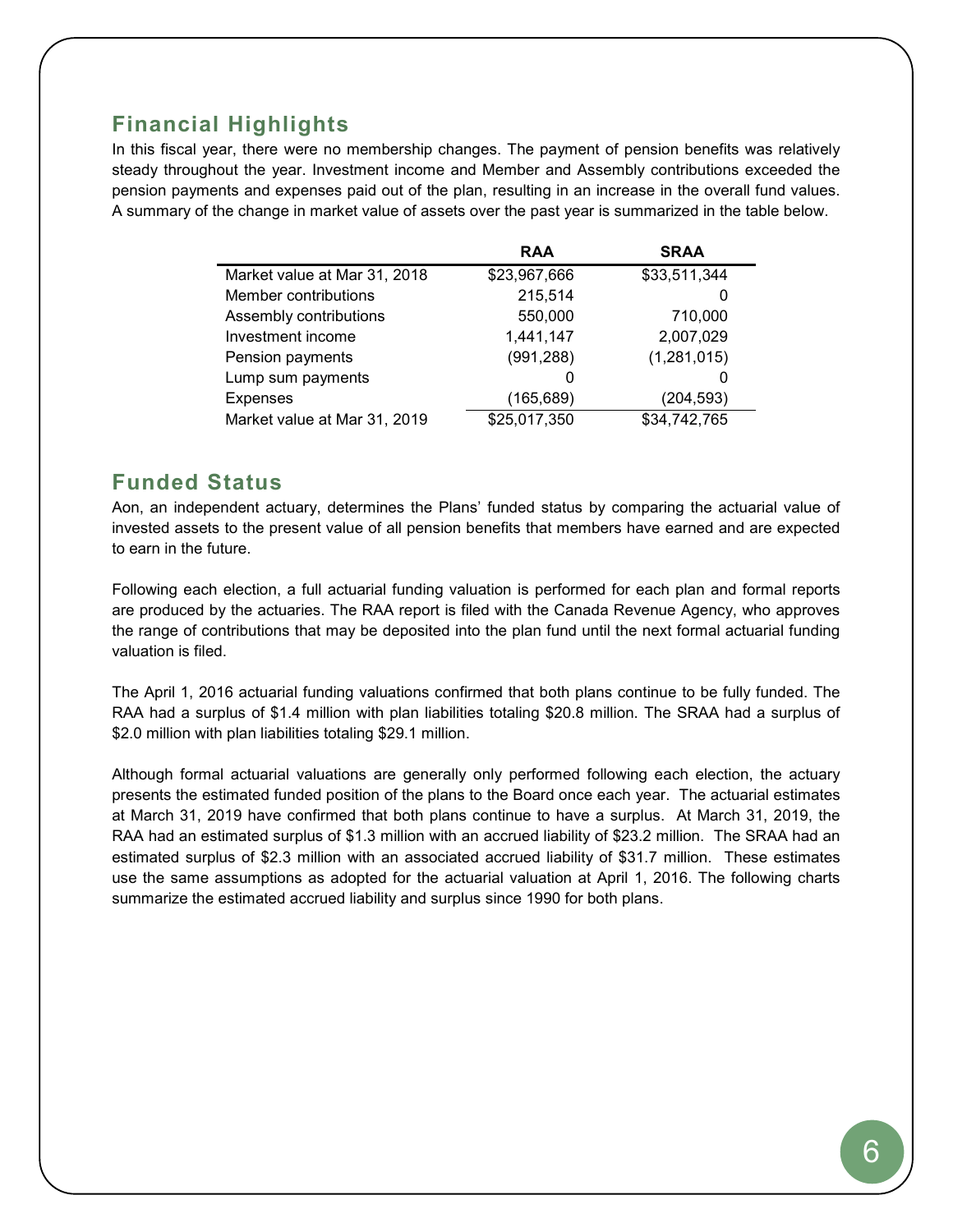#### RAA Accrued Liability versus Surplus







The Board has seen some stability in the level of surplus over the last several years, mainly due to excess asset returns. The historical surplus has been used to allow the Assembly to take a contribution "holiday". In other words, the surplus has been used to pay for Assembly contributions to fund new benefits earned by Members for over a decade. The Board recognized that as the surplus was depleted, the Assembly would be required to resume cash contributions to the plans. The Board developed a formal funding policy to guide the current and future Boards in strategic decisions surrounding the appropriate level of cash contributions and contribution "holidays" using surplus in future years. The Board commenced contributions to the plans in 2018-2019 plan year.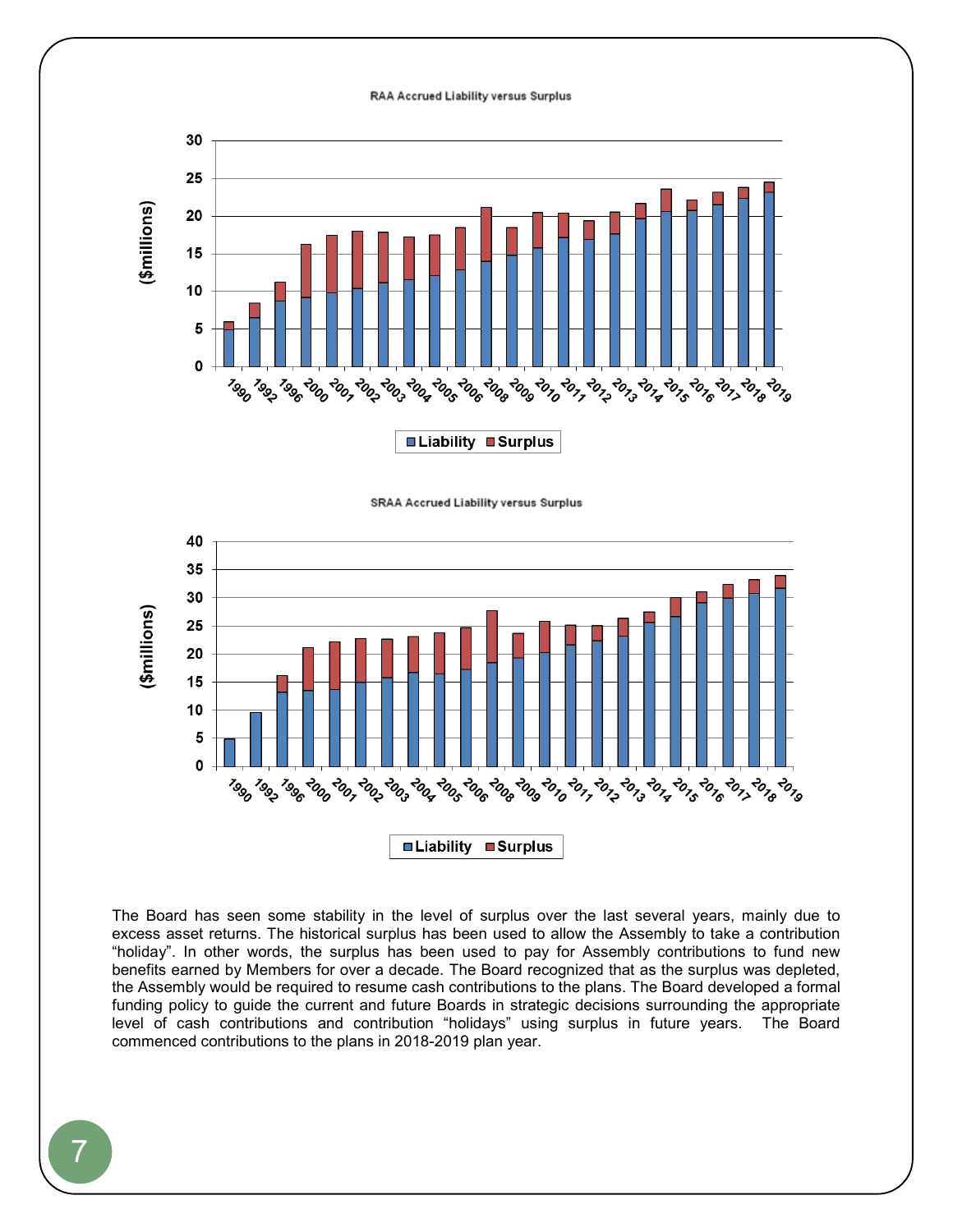# **Fund Audit**

Ashton Chartered Accountants audited the Statement of Changes in Net Assets Available for Benefits and the Statement of Obligations for Pension Benefits as at March 31, 2019. The financial statements are the responsibility of the Board of Management and the auditor's responsibility is to express an opinion on these financial statements.

The audit was conducted in accordance with Canadian generally accepted auditing standards. The auditors reported that, in their opinion, the statements present fairly, in all material respects, the Net Assets Available for Benefits as at March 31, 2019 and the Changes in Net Assets Available for Benefits for the year then ended in accordance with Canadian generally accepted accounting principles.

A copy of the audited financial statements of the Legislative Assembly Retiring Allowances Fund is available on the Legislative Assembly website under Tabled Documents.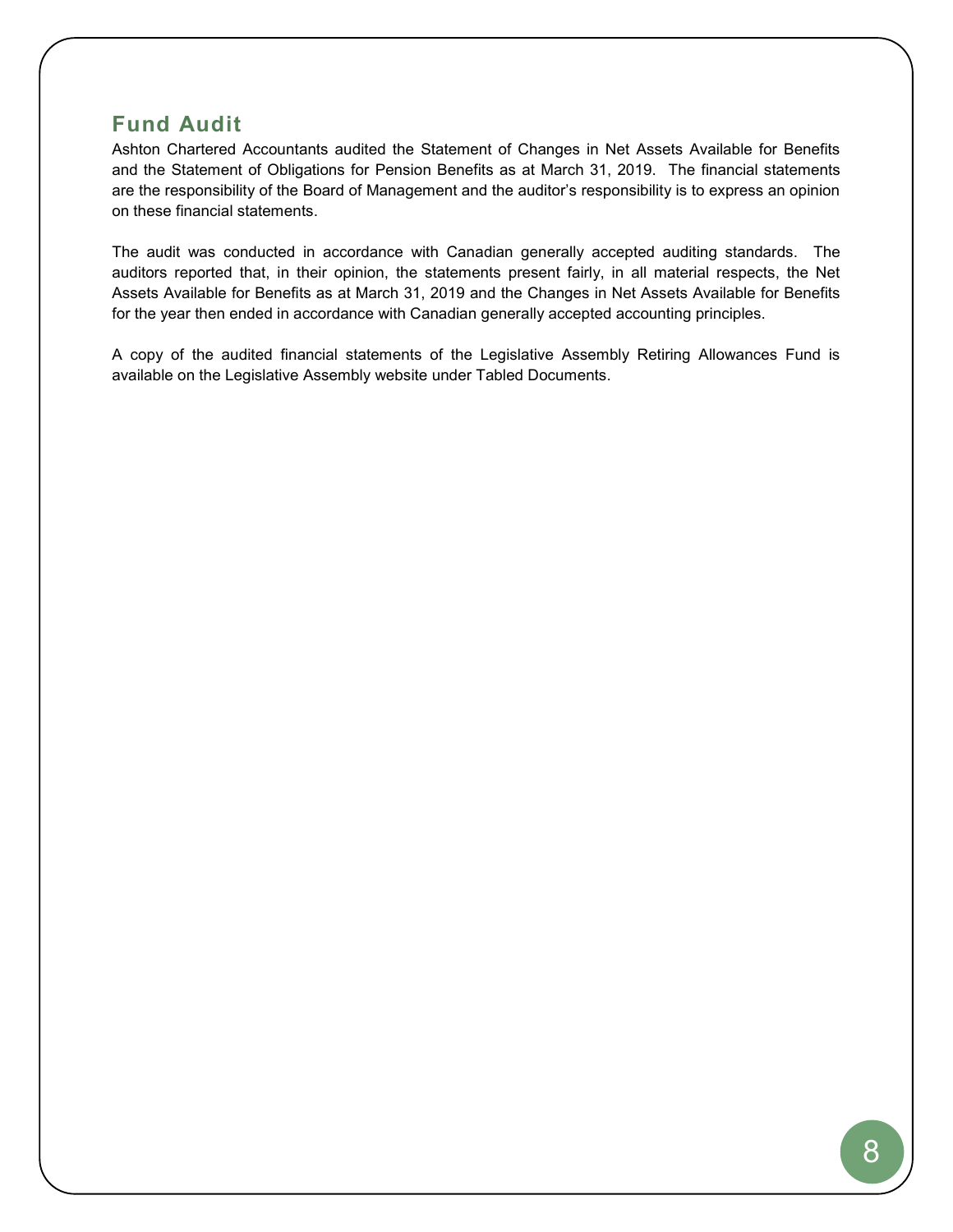# **Appendix**

# **Plan Activity Chart – Fiscal Year Ended March 31, 2019**

| <b>Activity</b>                                                                   | <b>Frequency</b>   | <b>Initiation</b>                                                          | Completion                                        | <b>Status</b>                                        | <b>Board Minute</b><br>or Meeting<br><b>Date</b> |  |
|-----------------------------------------------------------------------------------|--------------------|----------------------------------------------------------------------------|---------------------------------------------------|------------------------------------------------------|--------------------------------------------------|--|
| <b>Board Mandate</b>                                                              |                    |                                                                            |                                                   |                                                      |                                                  |  |
| <b>Annual Governance</b><br>Report                                                | Annually.          | Director of<br>Corporate<br>Services<br>prepares report                    | Board<br>reviews/acts<br>on report                | Approved                                             | November 17,<br>2019<br>259-18-2018              |  |
| Self-Assessment of<br>Governance Structure                                        | Annually.          | Consultant<br>provides forms                                               | <b>Board</b><br>completes<br>assessment           | Completed                                            | November 17,<br>2018<br>255-18-2018              |  |
| Strategic Plan and Risk<br>Assessment                                             | Every 3-4<br>years | Consultant<br>provides advice                                              | Board<br>determines<br>strategic and<br>risk plan | No changes<br>to report                              |                                                  |  |
| <b>Plan and Communications Review</b>                                             |                    |                                                                            |                                                   |                                                      |                                                  |  |
| <b>Review Plan Text</b>                                                           | Ongoing.           | Law Clerk<br>monitors<br>developments                                      | Board<br>reviews/acts<br>on advice                | No changes<br>to report                              | November 17,<br>2018<br>255-18-2018              |  |
| Review member<br>entitlement statements<br>as regulated by pension<br>legislation | Ongoing.           | Plan<br>Administrator<br>monitors<br>legislation and<br>member<br>feedback | <b>Board</b><br>receives/acts<br>on advice        | No changes<br>to report                              | November 17,<br>2018<br>256-18-2018              |  |
| <b>Review Statement of</b><br>Investment Policies and<br>Goals                    | Ongoing.           | Investment<br>Advisor provides<br>advice as<br>necessary                   | <b>Board</b><br>reviews/acts<br>on advice         | Approved<br>proposed<br>administrative<br>amendments | November 17,<br>2018<br>252-18-2018              |  |
| Monitor Pension and<br>Tax legislation                                            | Ongoing.           | Actuary advises<br>Board of<br>changes                                     | Board<br>reviews/acts<br>on advice<br>provided    | No changes<br>to report                              | November 17,<br>2018<br>258-18-2018              |  |
| <b>Monitor Case Law</b>                                                           | Ongoing.           | Law<br>Clerk/Actuary<br>advise Board of<br>developments                    | Board<br>reviews/acts<br>on advice                | <b>No</b><br>developments<br>to address              | N/A                                              |  |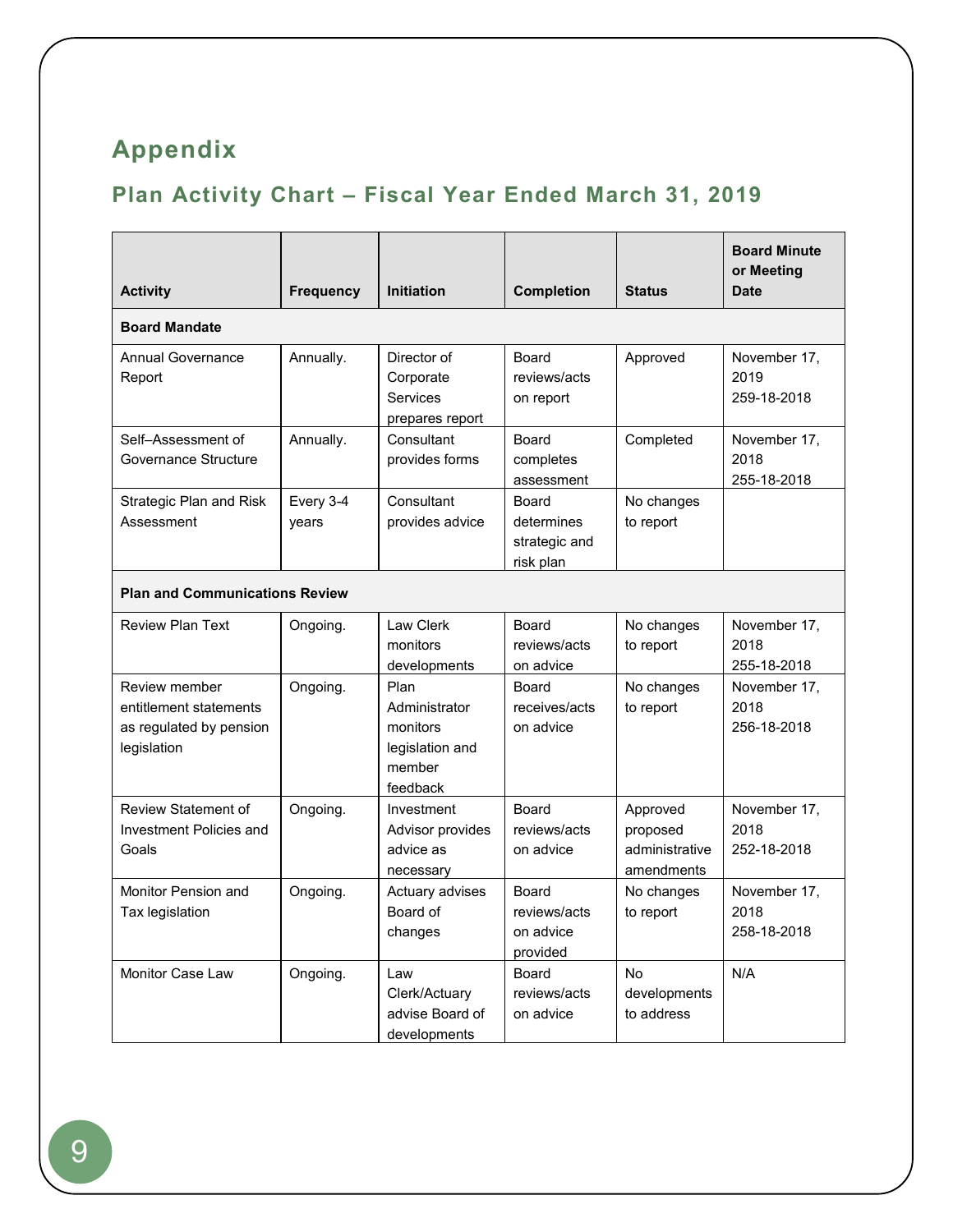| <b>Activity</b>                                  | <b>Frequency</b> | <b>Initiation</b>                                                       | <b>Completion</b>                                               | <b>Status</b>                                                                       | <b>Board Minute</b><br>or Meeting<br><b>Date</b> |  |
|--------------------------------------------------|------------------|-------------------------------------------------------------------------|-----------------------------------------------------------------|-------------------------------------------------------------------------------------|--------------------------------------------------|--|
| <b>Plan Funding/Accounting</b>                   |                  |                                                                         |                                                                 |                                                                                     |                                                  |  |
| <b>Review Funding</b><br>Position                | Annually.        | Actuary provides<br>information and<br>advice                           | Board reviews<br>advice and<br>sets policy                      | Approved<br>fund<br>contribution<br>for 2018-19                                     | November 17,<br>2018<br>257-18-2018              |  |
| Decide Frequency of<br><b>Valuation Reports</b>  | Annually         | Actuary provides<br>information and<br>advice                           | <b>Board reviews</b><br>advice and<br>sets policy               | No changes<br>to report.                                                            | N/A                                              |  |
| <b>Approve Valuation</b><br>Report               | As required.     | Actuary provides<br>information and<br>advice                           | <b>Board reviews</b><br>advice and<br>sets policy               | No changes<br>to report.                                                            | N/A                                              |  |
| Approve Actuarial<br>Method and<br>Assumptions   | As required      | Actuary provides<br>information and<br>advice                           | <b>Board reviews</b><br>advice and<br>sets policy               | No changes<br>to report.                                                            | N/A                                              |  |
| Approve Financial<br><b>Statements</b>           | Annually.        | Director of<br>Corporate<br>Services<br>prepares<br>statements          | <b>Board reviews</b><br>and approves<br>statements              | Approved<br><b>RAA Audited</b><br>Financial<br>Statement as<br>of March 31,<br>2019 | May 29, 2019<br>296-18-2018                      |  |
| Review Performance of<br>Actuary                 | Annually.        | <b>Clerk formulates</b><br>report and advice                            | Board<br>considers<br>advice and<br>determines<br>action        | Agreed<br>performance<br>is sufficient                                              | November 17,<br>2018<br>261-18-2018              |  |
| Review Performance of<br><b>External Auditor</b> | Annually.        | Director of<br>Corporate<br>Services<br>formulates report<br>and advice | Board<br>considers<br>advice and<br>determines<br>action        | Agreed<br>performance<br>is sufficient                                              | November 17,<br>2018<br>263-18-2018              |  |
| Performance of Asset Management                  |                  |                                                                         |                                                                 |                                                                                     |                                                  |  |
| <b>Monitor Investment</b><br>Performance         | Ongoing.         | Investment<br>Advisor provides<br>advice                                | <b>Board</b><br>considers<br>advice and<br>determines<br>action | Agreed<br>performance<br>is sufficient                                              | November 17,<br>2018<br>252-18-2018              |  |
| Confirm or Amend<br><b>Investment Strategy</b>   | Ongoing.         | Investment<br>Advisor provides<br>advice                                | <b>Board</b><br>considers<br>advice and<br>determines<br>action | No changes<br>required                                                              | November 17,<br>2018<br>252-18-2018              |  |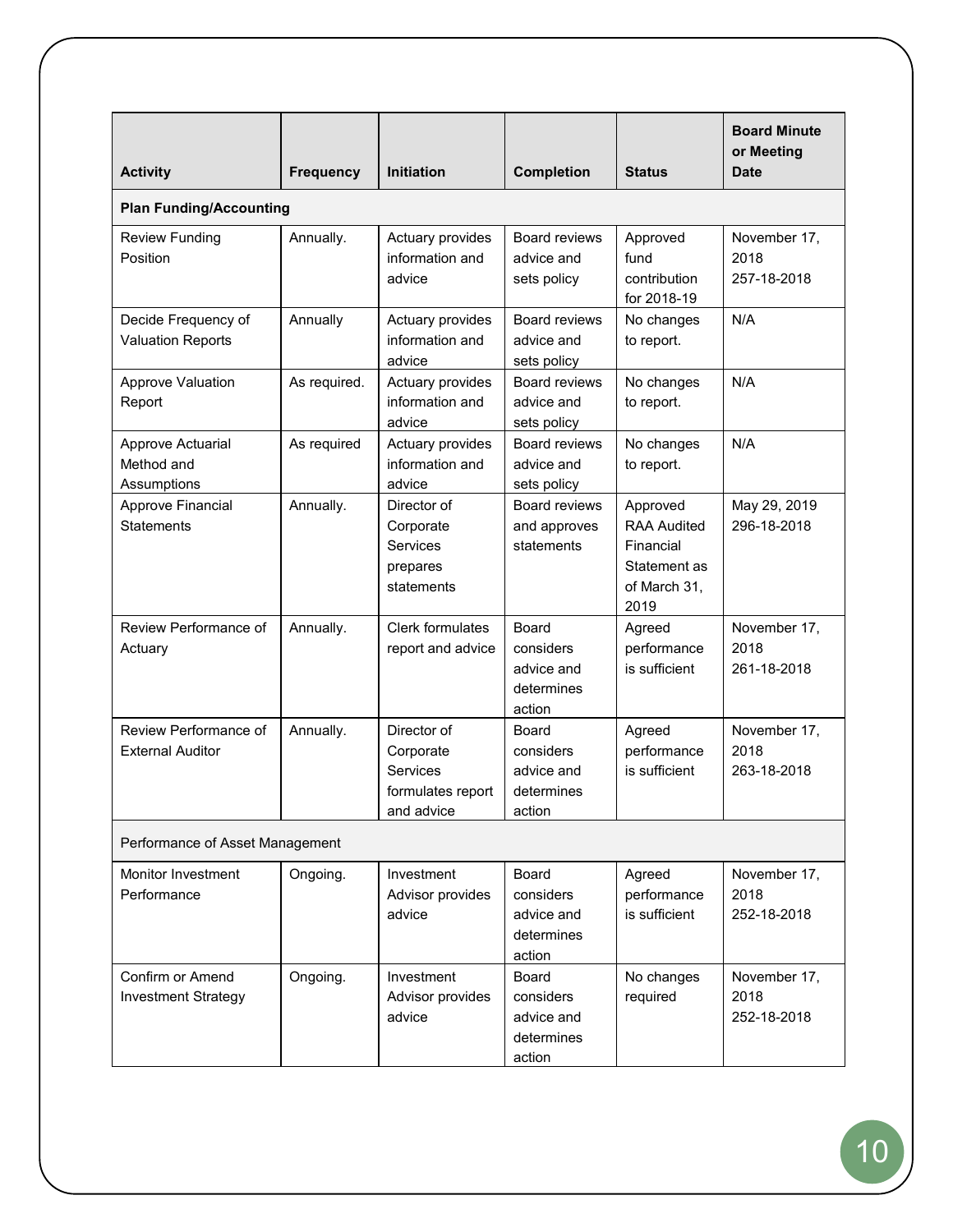|                                                                                                                 |                       |                                                         |                                                                 |                                        | <b>Board Minute</b>                                                  |
|-----------------------------------------------------------------------------------------------------------------|-----------------------|---------------------------------------------------------|-----------------------------------------------------------------|----------------------------------------|----------------------------------------------------------------------|
|                                                                                                                 |                       |                                                         |                                                                 |                                        | or Meeting                                                           |
| <b>Activity</b>                                                                                                 | <b>Frequency</b>      | <b>Initiation</b>                                       | <b>Completion</b>                                               | <b>Status</b>                          | <b>Date</b>                                                          |
| <b>Review Content and</b><br>Appropriateness of<br>SIP&P                                                        | At least<br>annually. | Investment<br>Advisor provides<br>advice                | <b>Board</b><br>considers<br>advice and<br>determines<br>action |                                        | November 17,<br>2018<br>252-18-2018                                  |
| Approve Asset Mix                                                                                               |                       |                                                         |                                                                 |                                        |                                                                      |
| Approve Benchmarks<br>Approve Investment<br>Restrictions and<br><b>Quality Standards</b><br>Approve Investments |                       |                                                         |                                                                 |                                        |                                                                      |
| Outside of Asset<br>Class Ranges of a<br>Minor and Temporary<br><b>Nature</b>                                   |                       |                                                         |                                                                 |                                        |                                                                      |
| Approve Investments<br>Outside of List of<br>Eligible Investments                                               |                       |                                                         |                                                                 |                                        |                                                                      |
| Approve Securities<br>Lending                                                                                   |                       |                                                         |                                                                 |                                        |                                                                      |
| Review Performance of<br>Investment Manager(s)                                                                  | Annually.             | Investment<br>Advisor provides<br>advice                | Board<br>considers<br>advice and<br>determines<br>action        | Agreed<br>performance<br>is sufficient | November 17,<br>2018<br>252-18-2018,<br>253-18-2018 &<br>254-18-2018 |
| Review Performance of<br>Custodian                                                                              | Annually.             | Director of<br>Corporate<br>Services<br>provides advice | <b>Board</b><br>considers<br>advice and<br>determines<br>action | Agreed<br>performance<br>is sufficient | November 17,<br>2018<br>260-18-2018                                  |
| Review Performance of<br><b>Investment Consultant</b>                                                           | Annually.             | Director of<br>Corporate<br>Services<br>provides advice | <b>Board</b><br>considers<br>advice and<br>determines<br>action | Agreed<br>performance<br>is sufficient | November 17,<br>2018<br>262-18-2018                                  |
| Administration                                                                                                  |                       |                                                         |                                                                 |                                        |                                                                      |
| Provide Plan<br>interpretations and<br>provide other guidance<br>as needed to the<br>administrator              | As required.          | Law Clerk<br>provides advice<br>as needed               | <b>Board reviews</b><br>advice<br>provided                      | Not required                           | N/A                                                                  |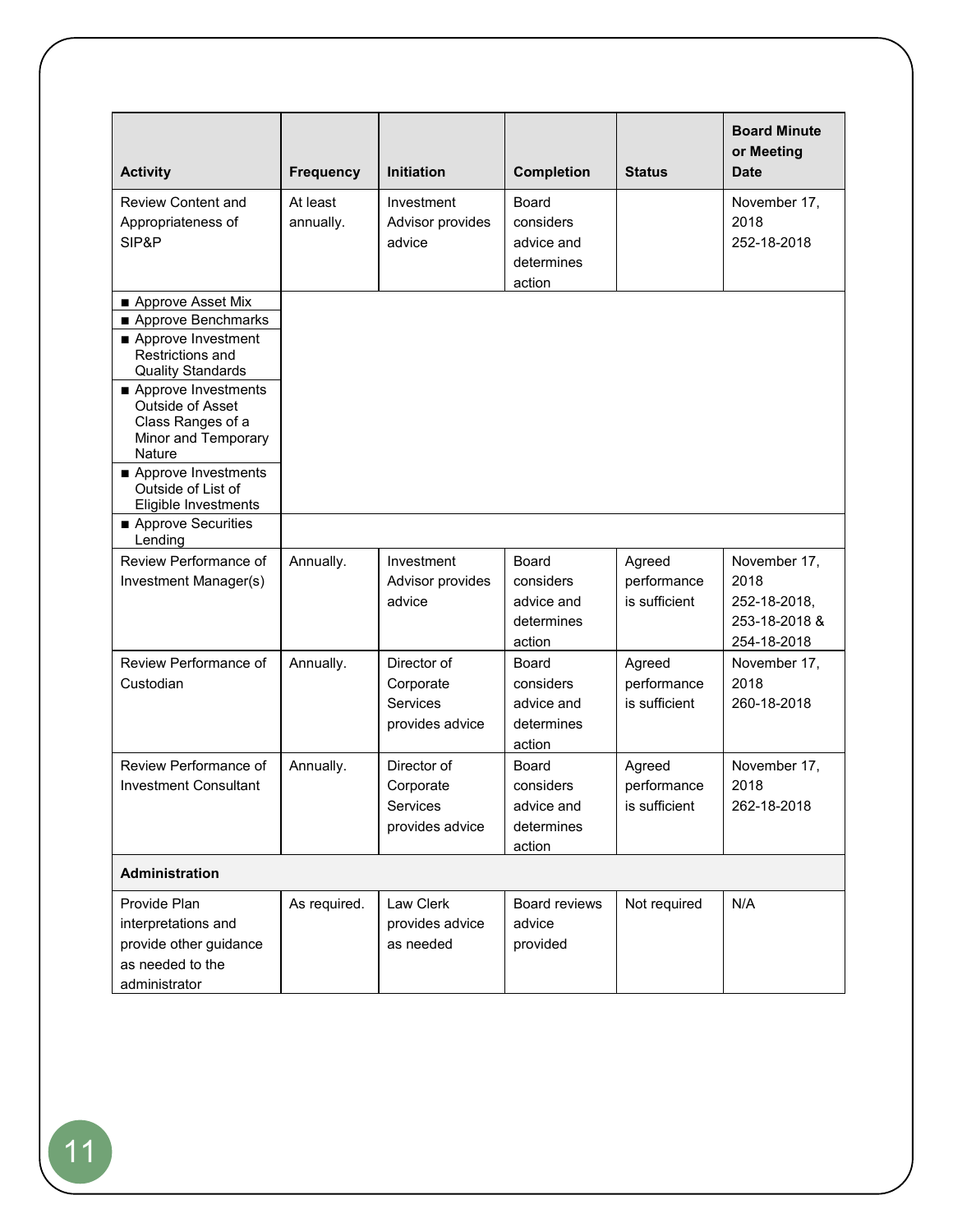| <b>Activity</b>                                                 | <b>Frequency</b> | Initiation                                                   | <b>Completion</b>                           | <b>Status</b>                                                                                                                                                                            | <b>Board Minute</b><br>or Meeting<br><b>Date</b>     |  |  |
|-----------------------------------------------------------------|------------------|--------------------------------------------------------------|---------------------------------------------|------------------------------------------------------------------------------------------------------------------------------------------------------------------------------------------|------------------------------------------------------|--|--|
| <b>Communication</b>                                            |                  |                                                              |                                             |                                                                                                                                                                                          |                                                      |  |  |
| Content of<br>Communication<br>Materials (annual<br>statements) | Ongoing.         | Plan<br>Administrator<br>prepares<br>changes to<br>materials | Board reviews<br>and approves<br>changes    | Board<br>approved<br>Members<br>pension<br>statements                                                                                                                                    | November 17,<br>2018<br>256-18-2018                  |  |  |
| Distribution of Plan<br>Member<br>Communication                 | Ongoing.         | Plan<br>Administrator                                        | Board monitors<br>quality and<br>timeliness | Governance<br>and<br>administration<br>reports tabled<br>once<br>approved by<br>the Board.<br>Governance<br>reports sent to<br>former<br>members with<br>annual<br>pension<br>statements | November 17,<br>2018<br>256-18-2018                  |  |  |
| Member Feedback                                                 | Ongoing.         | Plan<br>Administrator<br>monitors and<br>advises Board       | <b>Board reviews</b><br>advice              | Former<br>Member<br>(Marie-Jewell)<br>Requests<br>retroactive<br>lump sum<br>payment of<br>RAA pension                                                                                   | May 24, 2018<br>203-18-2018                          |  |  |
| <b>Hiring/Terminating</b><br><b>Agents/Advisors</b>             |                  |                                                              |                                             |                                                                                                                                                                                          |                                                      |  |  |
| Actuary                                                         | As required.     | Clerk formulates<br>advice                                   | Board reviews<br>advice                     | New contract<br>approved for<br>Aon                                                                                                                                                      | October 24,<br>2018<br>245-18-2018                   |  |  |
| Auditor                                                         | As required.     | Clerk formulates<br>advice                                   | Board reviews<br>advice                     | External<br>auditor from<br>previous year<br>retained.                                                                                                                                   | November 17,<br>2018<br>263-18-2018                  |  |  |
| Custodian                                                       | As required.     | Clerk formulates<br>advice                                   | <b>Board reviews</b><br>advice              | Contract is<br>on-going                                                                                                                                                                  | November 17,<br>2018<br>260-18-2018                  |  |  |
| Investment Manager                                              | As required.     | Clerk formulates<br>advice                                   | Board reviews<br>advice                     | Contract is<br>on-going                                                                                                                                                                  | November 17,<br>2018<br>253-18-2018 &<br>254-18-2018 |  |  |